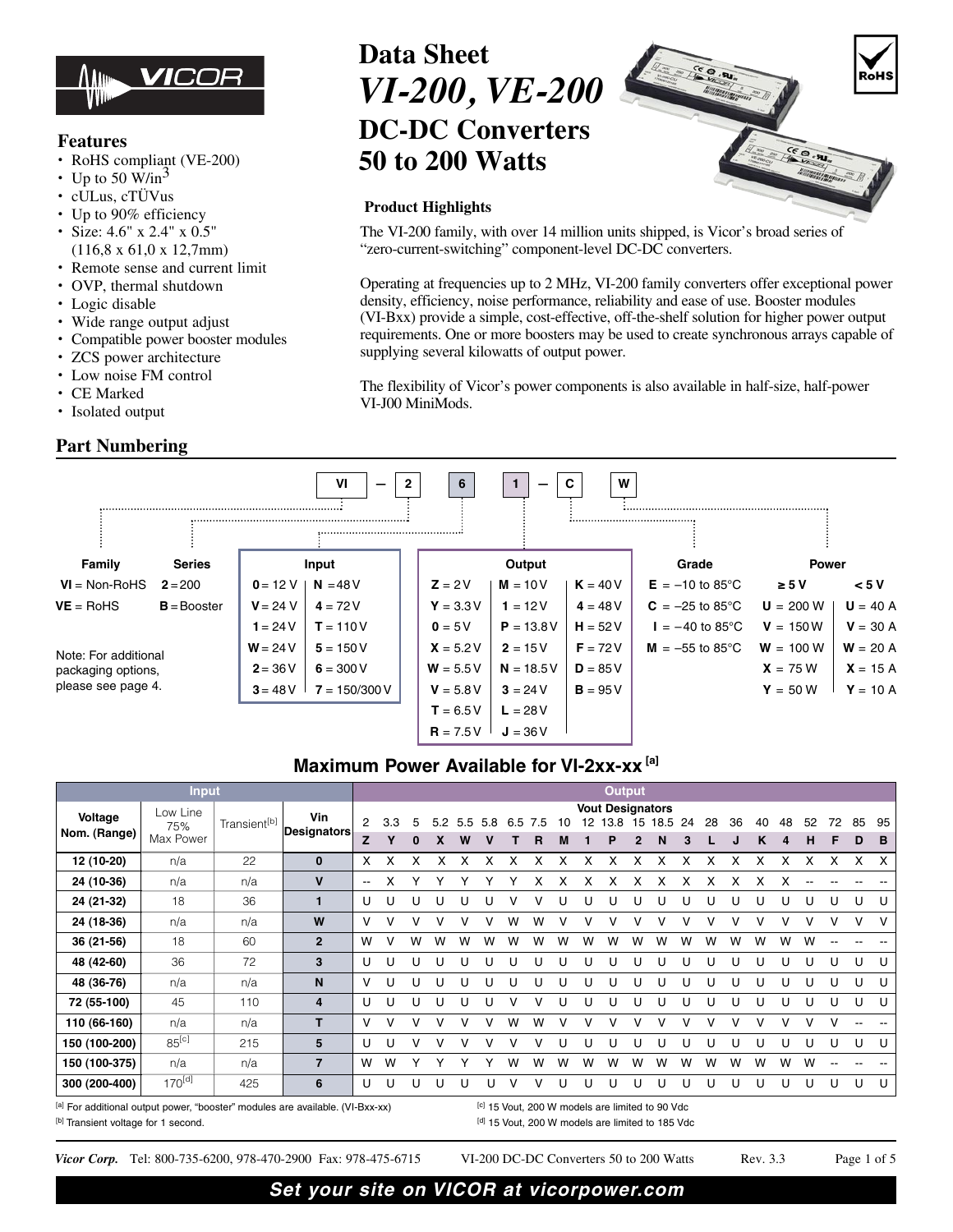## **CONVERTER SPECIFICATIONS**

(typical at  $T_{BP} = 25^{\circ}C$ , nominal line and 75% load, unless otherwise specified)

#### **INPUT SPECIFICATIONS**

|                                          |                                                                | VI-200 E-Grade       |     |     | VI-200 C-, I-, M-Grade                                        |                      |              |                         |
|------------------------------------------|----------------------------------------------------------------|----------------------|-----|-----|---------------------------------------------------------------|----------------------|--------------|-------------------------|
| Parameter                                | Min                                                            | Typ                  | Max | Min | Typ                                                           | <b>Max</b>           | <b>Units</b> | <b>Test Conditions</b>  |
| Inrush charge                            |                                                                | $120 \times 10^{-6}$ |     |     | $120 \times 10^{-6}$                                          | $200 \times 10^{-6}$ | Coulombs     | Nominal line            |
| Input reflected<br>ripple current $-$ pp |                                                                | 10%                  |     |     | 10%                                                           |                      | <b>I</b> IN  | Nominal line, full load |
| Input ripple rejection                   | $25+20 \text{Log} \left(\frac{\text{Vin}}{\text{Vout}}\right)$ |                      |     |     | $30+20 \text{Log}\left(\frac{\text{Vin}}{\text{Vout}}\right)$ |                      | dB           | 120 Hz, nominal line    |
|                                          |                                                                |                      |     |     | $20+20 \text{Log}(\frac{\text{Vin}}{\text{Vout}})$            |                      | dB           | 2400 Hz, nominal line   |
| No load power dissipation                |                                                                | 1.35                 | 2   |     | 1.35                                                          | 2                    | Watts        |                         |

### **OUTPUT CHARACTERISTICS**

|                                    |      | VI-200 E-Grade<br><b>VI-200 C-, I-, M-Grade</b> |       |      |                        |            |                        |                            |
|------------------------------------|------|-------------------------------------------------|-------|------|------------------------|------------|------------------------|----------------------------|
| <b>Parameter</b>                   | Min  | Typ                                             | Max   | Min  | <b>Typ</b>             | <b>Max</b> | <b>Units</b>           | <b>Test Conditions</b>     |
| Setpoint accuracy                  |      | $1\%$                                           | 2%    |      | 0.5%                   | 1%         | <b>V<sub>NOM</sub></b> |                            |
| Load/line regulation               |      |                                                 | 0.5%  |      | 0.05%                  | 0.2%       | <b>VNOM</b>            | LL to HL, 10% to Full Load |
| Load/line regulation               |      |                                                 | $1\%$ |      | 0.2%                   | 0.5%       | $V_{\text{NOM}}$       | LL to HL, No Load to 10%   |
| Output temperature drift           |      | 0.02                                            |       |      | 0.01                   | 0.02       | % / °C                 | Over rated temp.           |
| Long term drift                    |      | 0.02                                            |       |      | 0.02                   |            | %/1K hours             |                            |
| Output ripple - pp:<br>2 V, 3.3 V  |      |                                                 | 150   |      | 60                     | 100        | mV                     | 20 MHz bandwidth           |
| 5 V                                |      |                                                 | 5%    |      | 2%                     | 3%         | <b>V<sub>NOM</sub></b> | 20 MHz bandwidth           |
| $10 - 95$ V                        |      |                                                 | 3%    |      | 0.75%                  | 1.5%       | <b>VNOM</b>            | 20 MHz bandwidth           |
| Trim range <sup>[a]</sup>          | 50%  |                                                 | 110%  | 50%  |                        | 110%       | <b>V<sub>NOM</sub></b> |                            |
| Total remote<br>sense compensation | 0.5  |                                                 |       | 0.5  |                        |            | Volts                  | $0.25$ V max. neg. leg     |
| OVP set point                      |      | $125\%$ <sup>[b]</sup>                          |       | 115% | $125\%$ <sup>[b]</sup> | 135%       | <b>VNOM</b>            | Recycle power              |
| <b>Current limit</b>               | 105% |                                                 | 135%  | 105% |                        | 125%       | full load              | Automatic restart          |
| Short circuit current [c]          | 20%  |                                                 | 140%  | 20%  |                        | 130%       | full load              | Automatic restart          |

 $[$ a] 10 V, 12 V, 13.8 V, 15 V outputs, or "V" input range have standard trim range ±10%. Consult factory for wider trim range.

3.3 V output trim range 2.20 to 3.63 V, 95 V output –50 + 0% trim range.

[b] 131% nominal for booster modules.

[c] Output voltages of 3.3 V or 5 V incorporate foldback current limiting; For output voltages from 5.2 V to 7.5 V consult factory; All other outputs provide constant current limiting.

### **CONTROL PIN SPECIFICATIONS**

|                              |      | VI-200 E-Grade |      |            | VI-200 C-, I-, M-Grade |      |              |                        |
|------------------------------|------|----------------|------|------------|------------------------|------|--------------|------------------------|
| <b>Parameter</b>             | Min  | Typ            | Max  | <b>Min</b> | Typ                    | Max  | <b>Units</b> | <b>Test Conditions</b> |
| Gate out impedance           |      | 50             |      |            | 50                     |      | Ohms         |                        |
| Gate in impedance            |      | 1000           |      |            | 1000                   |      | Ohms         |                        |
| Gate in open circuit voltage |      | 6              |      |            | 6                      |      | Volts        | Use open collector     |
| Gate in low threshold        | 0.65 |                |      | 0.65       |                        |      | Volts        |                        |
| Gate in low current          |      |                | 6    |            |                        | 6    | mA           |                        |
| Power sharing accuracy       | 0.95 |                | 1.05 | 0.95       |                        | 1.05 |              |                        |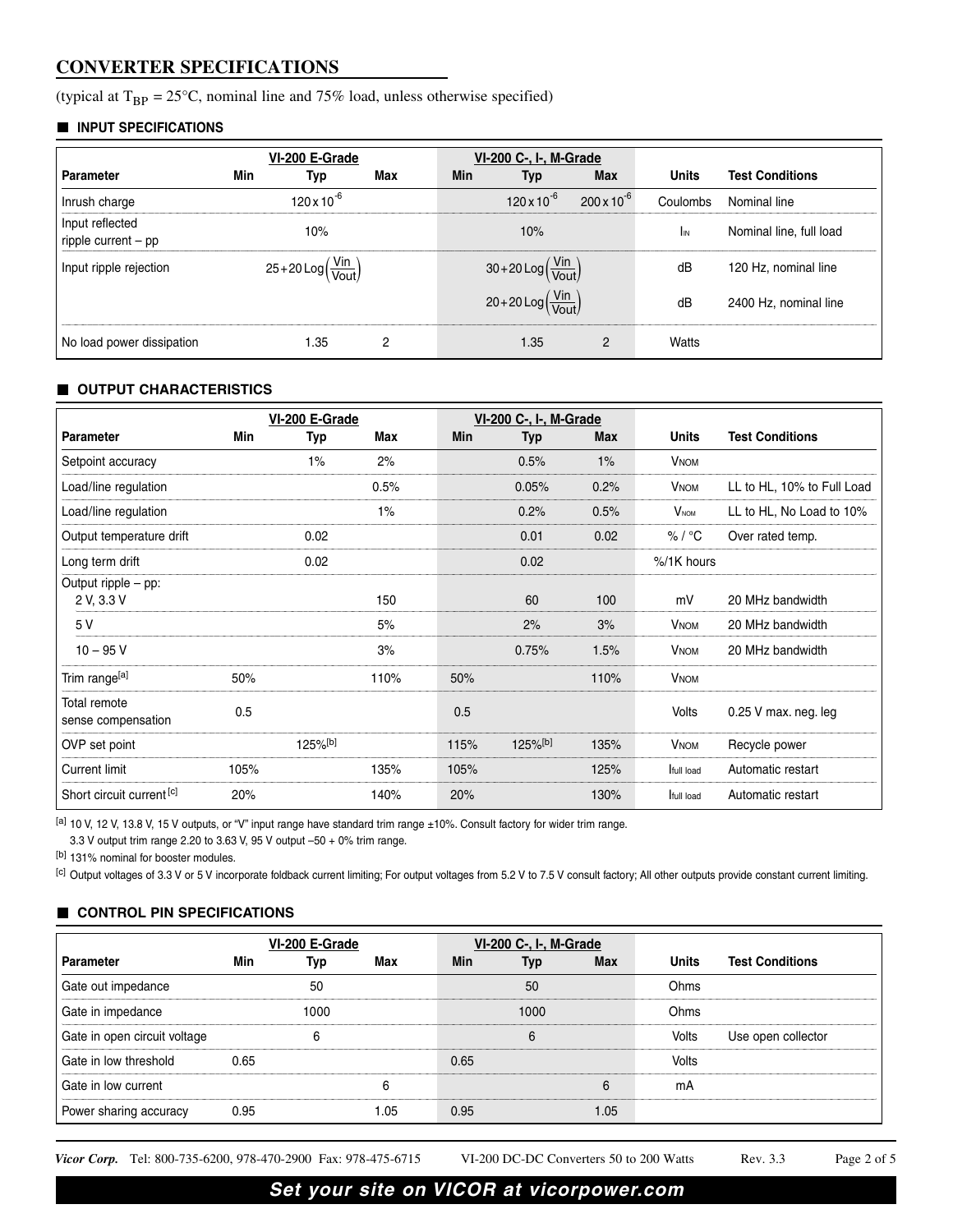#### **DIELECTRIC WITHSTAND CHARACTERISTICS**

|                     |       | VI-200 E-Grade |     |       | VI-200 C-, I-, M-Grade |            |              |                        |
|---------------------|-------|----------------|-----|-------|------------------------|------------|--------------|------------------------|
| Parameter           | Min   | Typ            | Max | Min   | Typ                    | <b>Max</b> | <b>Units</b> | <b>Test Conditions</b> |
| Input to output     | 3.000 |                |     | 3,000 |                        |            | VRMS         | Baseplate earthed      |
| Output to baseplate | 500   |                |     | 500   |                        |            | <b>VRMS</b>  |                        |
| Input to baseplate  | .500  |                |     | 1,500 |                        |            | <b>VRMS</b>  |                        |

#### **THERMAL CHARACTERISTICS**

|                                                   |     | VI-200 E-Grade |     |     | <b>VI-200 C-, I-, M-Grade</b> |            |              |                                      |
|---------------------------------------------------|-----|----------------|-----|-----|-------------------------------|------------|--------------|--------------------------------------|
| <b>Parameter</b>                                  | Min | Typ            | Max | Min | Typ                           | <b>Max</b> | <b>Units</b> | <b>Test Conditions</b>               |
| Efficiency                                        |     | $78 - 88%$     |     |     | $80 - 90\%$                   |            |              |                                      |
| Baseplate to sink<br>thermal impedance            |     | 0.07           |     |     | 0.07                          |            | °C/Watt      | With Vicor P/N 20266                 |
| Thermal shutdown <sup>[d]</sup><br>(Drivers only) | 90  | 95             | 105 | 90  | 95                            | 105        | °C           | Cool and recycle power<br>to restart |

[d] No overtemp protection in booster modules.

#### **MECHANICAL SPECIFICATIONS**

|           | <b>VI-200 E-, C-Grade</b> |              |                |                | VI-200 I-, M-Grade |                |                   |                        |
|-----------|---------------------------|--------------|----------------|----------------|--------------------|----------------|-------------------|------------------------|
| Parameter | Min                       | Typ          | Max            | Min            | <b>Typ</b>         | Max            | Units             | <b>Test Conditions</b> |
| Weight    | 5.7<br>(160.2)            | 6.3<br>(178) | 6.9<br>(195.8) | 6.6<br>(187.2) | 7.3<br>(208)       | 8.1<br>(228.8) | Ounces<br>(Grams) |                        |

#### **PRODUCT GRADE TEMPERATURES**

| <b>Parameter</b> | <b>Storage</b>  | Operating      | <b>Units</b> | <b>Notes</b>                               |
|------------------|-----------------|----------------|--------------|--------------------------------------------|
|                  | $-20$ to $+100$ | $-10$ to $+85$ | °C           |                                            |
| ◡                | $-40$ to $+100$ | $-25$ to $+85$ | °C           | Overtemperature shutdown                   |
|                  | $-55$ to $+100$ | $-40$ to $+85$ | °C           | 95°C typical (recycle power<br>to restart) |
| M                | $-65$ to $+100$ | $-55$ to $+85$ | °C           |                                            |

*Vicor Corp.* Tel: 800-735-6200, 978-470-2900 Fax: 978-475-6715 VI-200 DC-DC Converters 50 to 200 Watts Rev. 3.3 Page 3 of 5

# **Set your site on VICOR at vicorpower.com**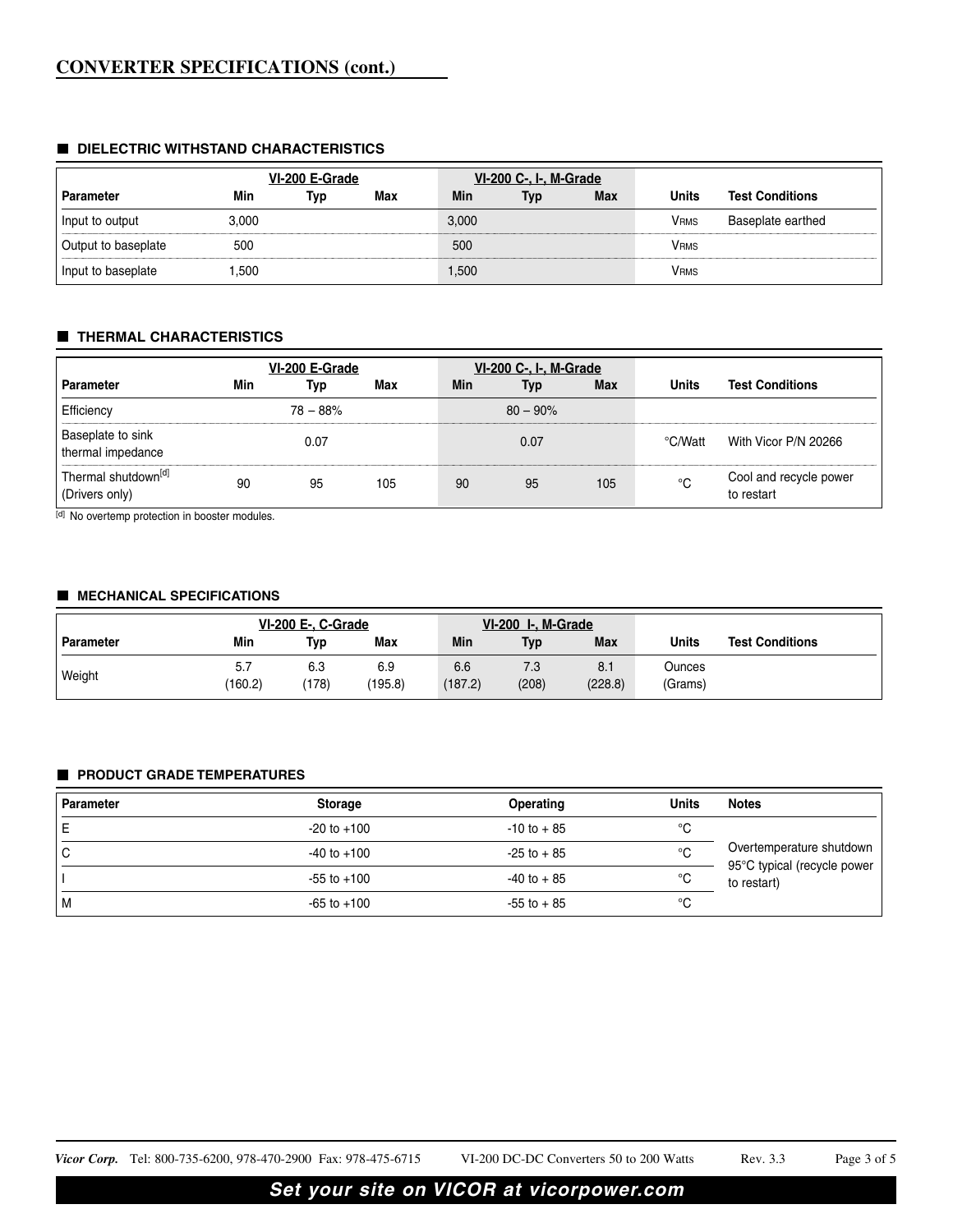### **MECHANICAL DRAWING**



#### **PACKAGING OPTIONS**



**Set your site on VICOR at vicorpower.com**